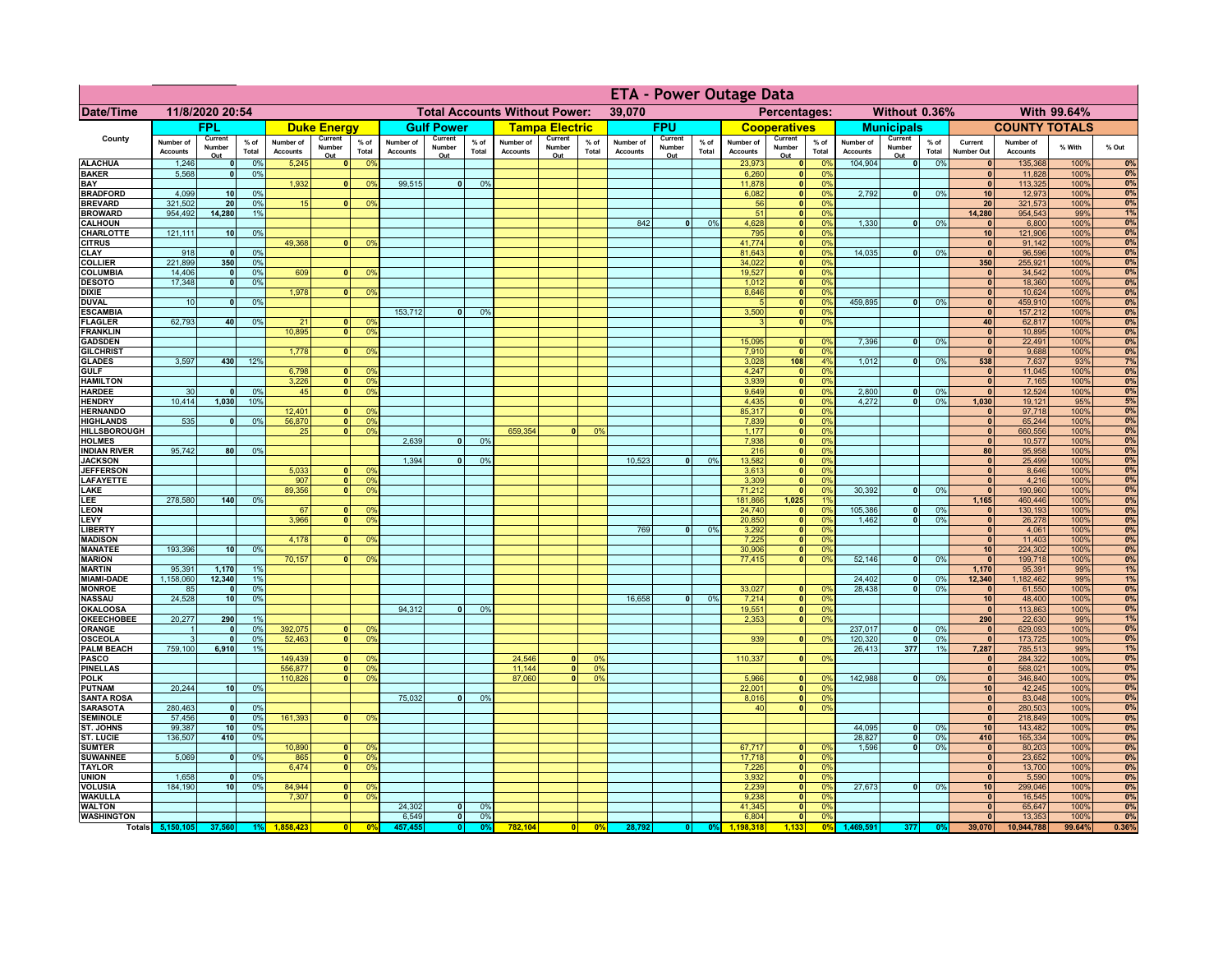## 11/8/2020 8:57 PM ETA

| <b>Power Provider</b>                              | County              | <b>Number of Customers</b> | <b>Current Number Out</b> | <b>Outage Percentage</b> | <b>Estimated Restore Time</b> |
|----------------------------------------------------|---------------------|----------------------------|---------------------------|--------------------------|-------------------------------|
| Florida Power and Light Company                    | <b>BROWARD</b>      | 954,492                    | 14,280                    | 1.50%                    | <b>TBD</b>                    |
| Florida Power and Light Company                    | MIAMI-DADE          | 1.158.060                  | 12,340                    | 1.07%                    | TBD                           |
| Florida Power and Light Company                    | PALM BEACH          | 759,100                    | 6,910                     | 0.91%                    | <b>TBD</b>                    |
| Florida Power and Light Company                    | <b>MARTIN</b>       | 95,391                     | 1,170                     | 1.23%                    | TBD                           |
| Florida Power and Light Company                    | <b>HENDRY</b>       | 10,414                     | 1,030                     | 9.89%                    | <b>TBD</b>                    |
| Lee County Electric Cooperative                    | LEE                 | 181,866                    | 1,025                     | 0.56%                    | TBD                           |
| Florida Power and Light Company                    | <b>GLADES</b>       | 3,597                      | 430                       | 11.95%                   | <b>TBD</b>                    |
| Florida Power and Light Company                    | ST. LUCIE           | 136,507                    | 410                       | 0.30%                    | <b>TBD</b>                    |
| Lake Worth Utilities                               | PALM BEACH          | 26,413                     | 377                       | 1.43%                    | <b>TBD</b>                    |
| Florida Power and Light Company                    | <b>COLLIER</b>      | 221,899                    | 350                       | 0.16%                    | TBD                           |
| Florida Power and Light Company                    | OKEECHOBEE          | 20,277                     | 290                       | 1.43%                    | <b>TBD</b>                    |
| Florida Power and Light Company                    | LEE                 | 278,580                    | 140                       | 0.05%                    | <b>TBD</b>                    |
|                                                    |                     |                            | 108                       |                          | <b>TBD</b>                    |
| Glades Electric Cooperative, Inc.                  | <b>GLADES</b>       | 3,028                      |                           | 3.57%                    |                               |
| Florida Power and Light Company                    | <b>INDIAN RIVER</b> | 95,742                     | 80                        | 0.08%                    | TBD                           |
| Florida Power and Light Company                    | <b>FLAGLER</b>      | 62,793                     | 40                        | 0.06%                    | <b>TBD</b>                    |
| Florida Power and Light Company                    | <b>BREVARD</b>      | 321,502                    | 20                        | 0.01%                    | TBD                           |
| Florida Power and Light Company                    | <b>BRADFORD</b>     | 4,099                      | 10                        | 0.24%                    | <b>TBD</b>                    |
| Florida Power and Light Company                    | CHARLOTTE           | 121,111                    | 10                        | 0.01%                    | TBD                           |
| Florida Power and Light Company                    | <b>MANATEE</b>      | 193,396                    | 10                        | 0.01%                    | <b>TBD</b>                    |
| Florida Power and Light Company                    | NASSAU              | 24,528                     | 10                        | 0.04%                    | TBD                           |
| Florida Power and Light Company                    | <b>PUTNAM</b>       | 20,244                     | 10                        | 0.05%                    | <b>TBD</b>                    |
| Florida Power and Light Company                    | ST. JOHNS           | 99,387                     | 10                        | 0.01%                    | TBD                           |
| Florida Power and Light Company                    | <b>VOLUSIA</b>      | 184,190                    | 10                        | 0.01%                    | <b>TBD</b>                    |
|                                                    |                     |                            |                           |                          |                               |
| Central Florida Electric Cooperative               | <b>ALACHUA</b>      | 918                        | 0                         | 0.00%                    | TBD                           |
| City of Alachua                                    | <b>ALACHUA</b>      | 4,506                      | $\mathbf 0$               | 0.00%                    | <b>TBD</b>                    |
| City of Newberry                                   | <b>ALACHUA</b>      | 1,898                      | $\mathbf 0$               | 0.00%                    | TBD                           |
| Clay Electric Cooperative                          | <b>ALACHUA</b>      | 23,055                     | $\mathbf 0$               | 0.00%                    | <b>TBD</b>                    |
| Duke Energy                                        | <b>ALACHUA</b>      | 5,245                      | 0                         | 0.00%                    | TBD                           |
| Florida Power and Light Company                    | <b>ALACHUA</b>      | 1,246                      | $\mathbf 0$               | 0.00%                    | <b>TBD</b>                    |
| Gainesville (Gainesville Regional Utilities - GRU) | <b>ALACHUA</b>      | 98,500                     | $\pmb{0}$                 | 0.00%                    | TBD                           |
| Clay Electric Cooperative                          | <b>BAKER</b>        | 2,582                      | $\mathbf 0$               | 0.00%                    | <b>TBD</b>                    |
| Florida Power and Light Company                    | <b>BAKER</b>        | 5,568                      | $\mathsf 0$               | 0.00%                    | TBD                           |
| Okefenoke Rural Electric Membership Corporation    | <b>BAKER</b>        | 3,678                      | $\mathbf 0$               | 0.00%                    | <b>TBD</b>                    |
| Duke Energy                                        | BAY                 | 1,932                      | $\pmb{0}$                 | 0.00%                    | TBD                           |
| Gulf Coast Electric Cooperative, Inc.              | BAY                 | 11,878                     | $\mathsf{O}\xspace$       | 0.00%                    | <b>TBD</b>                    |
|                                                    |                     |                            |                           |                          |                               |
| <b>Gulf Power Company</b>                          | BAY                 | 99,515                     | $\mathsf 0$               | 0.00%                    | Restored                      |
| City of Starke                                     | <b>BRADFORD</b>     | 2,792                      | $\mathbf 0$               | 0.00%                    | <b>TBD</b>                    |
| Clay Electric Cooperative                          | <b>BRADFORD</b>     | 6,082                      | 0                         | 0.00%                    | <b>TBD</b>                    |
| <b>Duke Energy</b>                                 | <b>BREVARD</b>      | 15                         | $\mathsf{O}\xspace$       | 0.00%                    | <b>TBD</b>                    |
| Peace River Electric Cooperative, Inc.             | <b>BREVARD</b>      | 56                         | 0                         | 0.00%                    | <b>TBD</b>                    |
| Lee County Electric Cooperative                    | <b>BROWARD</b>      | 51                         | $\mathbf 0$               | 0.00%                    | <b>TBD</b>                    |
| City of Blountstown                                | CALHOUN             | 1,330                      | 0                         | 0.00%                    | <b>TBD</b>                    |
| Florida Public Utilities Corporation               | <b>CALHOUN</b>      | 842                        | $\mathbf 0$               | 0.00%                    | Restored                      |
| Gulf Coast Electric Cooperative, Inc.              | CALHOUN             | 1,793                      | 0                         | 0.00%                    | <b>TBD</b>                    |
| West Florida Electric Cooperative, Inc.            | CALHOUN             | 2,835                      | $\mathbf 0$               | 0.00%                    | <b>TBD</b>                    |
| Lee County Electric Cooperative                    | CHARLOTTE           | 795                        | 0                         | 0.00%                    | TBD                           |
| Duke Energy                                        | <b>CITRUS</b>       | 49,368                     | $\pmb{0}$                 | 0.00%                    | <b>TBD</b>                    |
|                                                    |                     |                            | $\Omega$                  |                          |                               |
| Sumter Electric Cooperative, Inc.                  | <b>CITRUS</b>       | 15,656                     |                           | 0.00%                    | TBD                           |
| Withlacoochee River Electric Cooperative, Inc.     | <b>CITRUS</b>       | 26,118                     | $\mathbf 0$               | 0.00%                    | TBD                           |
| Clay Electric Cooperative                          | <b>CLAY</b>         | 81,643                     | 0                         | 0.00%                    | TBD                           |
| Florida Power and Light Company                    | <b>CLAY</b>         | 918                        | $\mathbf 0$               | 0.00%                    | TBD                           |
| Green Cove Springs Electric                        | CLAY                | 4,041                      | 0                         | 0.00%                    | TBD                           |
| Jacksonville (JEA)                                 | <b>CLAY</b>         | 9,994                      | $\mathsf{O}\xspace$       | 0.00%                    | <b>TBD</b>                    |
| Lee County Electric Cooperative                    | <b>COLLIER</b>      | 34,022                     | 0                         | 0.00%                    | TBD                           |
| Clay Electric Cooperative                          | <b>COLUMBIA</b>     | 17,543                     | $\mathbf 0$               | 0.00%                    | <b>TBD</b>                    |
| Duke Energy                                        | COLUMBIA            | 609                        | 0                         | 0.00%                    | <b>TBD</b>                    |
| Florida Power and Light Company                    | COLUMBIA            | 14,406                     | $\mathbf 0$               | 0.00%                    | TBD                           |
| Suwannee Valley Electric Cooperative, Inc.         | COLUMBIA            | 1,984                      | 0                         | 0.00%                    | TBD                           |
| Florida Power and Light Company                    | <b>DESOTO</b>       |                            | $\pmb{0}$                 | 0.00%                    | <b>TBD</b>                    |
|                                                    |                     | 17,348                     |                           |                          |                               |
| Peace River Electric Cooperative, Inc.             | <b>DESOTO</b>       | 1,012                      | 0                         | 0.00%                    | <b>TBD</b>                    |
| Central Florida Electric Cooperative               | <b>DIXIE</b>        | 8,025                      | $\mathsf{O}\xspace$       | 0.00%                    | TBD                           |
| Duke Energy                                        | <b>DIXIE</b>        | 1,978                      | 0                         | 0.00%                    | <b>TBD</b>                    |
| <b>Tri-County Electric Cooperative</b>             | <b>DIXIE</b>        | 621                        | $\pmb{0}$                 | 0.00%                    | TBD                           |
| Clay Electric Cooperative                          | <b>DUVAL</b>        | 5                          | 0                         | 0.00%                    | <b>TBD</b>                    |
| Florida Power and Light Company                    | <b>DUVAL</b>        | 10                         | $\mathsf{O}\xspace$       | 0.00%                    | TBD                           |
| Jacksonville (JEA)                                 | <b>DUVAL</b>        | 440,938                    | 0                         | 0.00%                    | <b>TBD</b>                    |
| Jacksonville Beach (Beaches Energy Services)       | <b>DUVAL</b>        | 18,957                     | $\mathbf 0$               | 0.00%                    | <b>TBD</b>                    |
| Escambia River Electric Cooperative, Inc.          | <b>ESCAMBIA</b>     | 3,500                      | $\pmb{0}$                 | 0.00%                    | TBD                           |
| <b>Gulf Power Company</b>                          | ESCAMBIA            | 153,712                    | $\mathbf 0$               | 0.00%                    | Restored                      |
| Clay Electric Cooperative                          | <b>FLAGLER</b>      | 3                          | 0                         | 0.00%                    | TBD                           |
|                                                    |                     |                            |                           |                          |                               |
| Duke Energy                                        | <b>FLAGLER</b>      | 21                         | $\mathbf 0$               | 0.00%                    | <b>TBD</b>                    |
| Duke Energy                                        | <b>FRANKLIN</b>     | 10,895                     | 0                         | 0.00%                    | TBD                           |
| Chattahoochee Electric                             | GADSDEN             | 1,173                      | $\mathbf 0$               | 0.00%                    | TBD                           |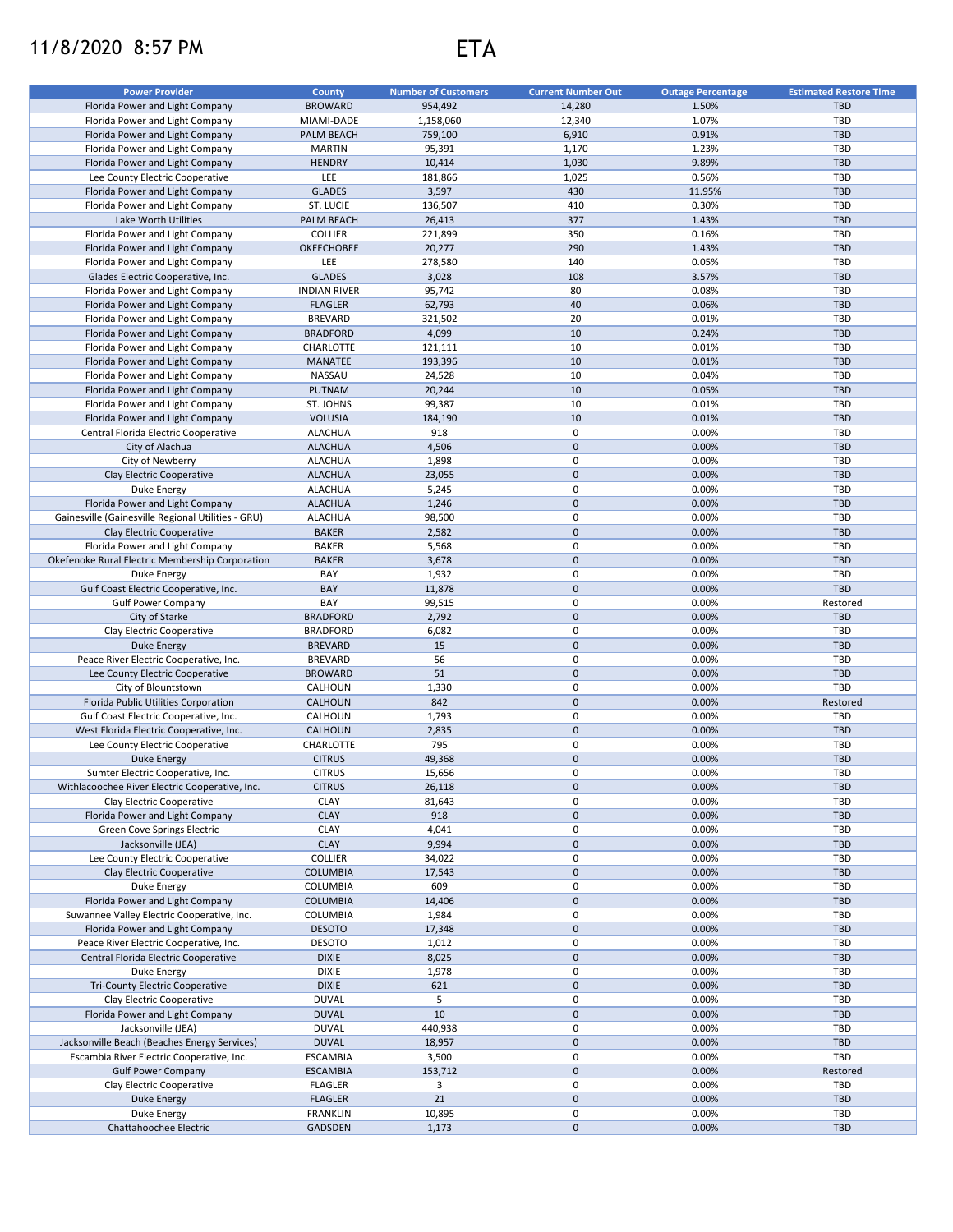## 11/8/2020 8:57 PM ETA

| City of Havana                                  | GADSDEN             | 1,455     | 0            | 0.00% | TBD        |
|-------------------------------------------------|---------------------|-----------|--------------|-------|------------|
| City of Quincy                                  | <b>GADSDEN</b>      | 4,768     | $\mathbf 0$  | 0.00% | <b>TBD</b> |
|                                                 |                     |           |              |       |            |
| Talquin Electric Cooperative, Inc.              | GADSDEN             | 15,095    | 0            | 0.00% | TBD        |
| Central Florida Electric Cooperative            | <b>GILCHRIST</b>    | 7,906     | $\mathbf 0$  | 0.00% | <b>TBD</b> |
| Clay Electric Cooperative                       | <b>GILCHRIST</b>    | 4         | 0            | 0.00% | <b>TBD</b> |
|                                                 |                     |           |              |       |            |
| <b>Duke Energy</b>                              | <b>GILCHRIST</b>    | 1,778     | $\mathbf 0$  | 0.00% | <b>TBD</b> |
| City of Moore Haven                             | <b>GLADES</b>       | 1,012     | 0            | 0.00% | <b>TBD</b> |
| <b>Duke Energy</b>                              | <b>GULF</b>         | 6,798     | $\mathbf 0$  | 0.00% | <b>TBD</b> |
|                                                 |                     |           |              |       |            |
| Gulf Coast Electric Cooperative, Inc.           | <b>GULF</b>         | 4,247     | 0            | 0.00% | <b>TBD</b> |
| <b>Duke Energy</b>                              | <b>HAMILTON</b>     | 3,226     | 0            | 0.00% | <b>TBD</b> |
| Suwannee Valley Electric Cooperative, Inc.      | <b>HAMILTON</b>     | 3,939     | 0            | 0.00% | TBD        |
|                                                 |                     |           |              |       |            |
| City of Wauchula                                | <b>HARDEE</b>       | 2,800     | $\mathbf 0$  | 0.00% | <b>TBD</b> |
| Duke Energy                                     | <b>HARDEE</b>       | 45        | 0            | 0.00% | <b>TBD</b> |
| Florida Power and Light Company                 | <b>HARDEE</b>       | 30        | 0            | 0.00% | <b>TBD</b> |
|                                                 |                     |           |              |       |            |
| Glades Electric Cooperative, Inc.               | <b>HARDEE</b>       | $\pmb{0}$ | $\mathsf 0$  |       | <b>TBD</b> |
| Peace River Electric Cooperative, Inc.          | <b>HARDEE</b>       | 9,649     | $\mathbf 0$  | 0.00% | <b>TBD</b> |
| City of Clewiston                               | <b>HENDRY</b>       | 4,272     | 0            | 0.00% | <b>TBD</b> |
|                                                 |                     |           |              |       |            |
| Glades Electric Cooperative, Inc.               | <b>HENDRY</b>       | 3,683     | $\mathbf 0$  | 0.00% | <b>TBD</b> |
| Lee County Electric Cooperative                 | <b>HENDRY</b>       | 752       | $\mathsf 0$  | 0.00% | <b>TBD</b> |
| <b>Duke Energy</b>                              | <b>HERNANDO</b>     | 12,401    | $\mathbf 0$  | 0.00% | <b>TBD</b> |
|                                                 |                     |           |              |       |            |
| Sumter Electric Cooperative, Inc.               | HERNANDO            | 187       | $\mathsf 0$  | 0.00% | TBD        |
| Withlacoochee River Electric Cooperative, Inc.  | <b>HERNANDO</b>     | 85,130    | $\pmb{0}$    | 0.00% | <b>TBD</b> |
| Duke Energy                                     | <b>HIGHLANDS</b>    | 56,870    | $\mathsf 0$  | 0.00% | TBD        |
|                                                 |                     |           |              |       |            |
| Florida Power and Light Company                 | <b>HIGHLANDS</b>    | 535       | $\pmb{0}$    | 0.00% | <b>TBD</b> |
| Glades Electric Cooperative, Inc.               | <b>HIGHLANDS</b>    | 7,461     | 0            | 0.00% | TBD        |
| Peace River Electric Cooperative, Inc.          | <b>HIGHLANDS</b>    | 378       | $\pmb{0}$    | 0.00% | <b>TBD</b> |
|                                                 |                     |           |              |       |            |
| Duke Energy                                     | HILLSBOROUGH        | 25        | 0            | 0.00% | TBD        |
| Peace River Electric Cooperative, Inc.          | HILLSBOROUGH        | 1,177     | $\mathbf 0$  | 0.00% | TBD        |
| <b>Tampa Electric Company</b>                   |                     |           | 0            |       |            |
|                                                 | HILLSBOROUGH        | 659,354   |              | 0.00% | Restored   |
| Choctawhatchee Electric Cooperative             | <b>HOLMES</b>       | 321       | $\mathbf 0$  | 0.00% | TBD        |
| <b>Gulf Power Company</b>                       | <b>HOLMES</b>       | 2,639     | 0            | 0.00% | Restored   |
|                                                 |                     |           |              |       |            |
| West Florida Electric Cooperative, Inc.         | <b>HOLMES</b>       | 7,617     | $\mathbf 0$  | 0.00% | <b>TBD</b> |
| City of Vero Beach                              | <b>INDIAN RIVER</b> | 0         | $\mathsf 0$  |       | TBD        |
| Peace River Electric Cooperative, Inc.          | <b>INDIAN RIVER</b> | 216       | $\mathbf{0}$ | 0.00% | TBD        |
|                                                 |                     |           |              |       |            |
| Florida Public Utilities Corporation            | <b>JACKSON</b>      | 10,523    | $\mathsf 0$  | 0.00% | Restored   |
| Gulf Coast Electric Cooperative, Inc.           | <b>JACKSON</b>      | 50        | 0            | 0.00% | <b>TBD</b> |
| <b>Gulf Power Company</b>                       | <b>JACKSON</b>      | 1,394     | $\mathbf 0$  | 0.00% | Restored   |
|                                                 |                     |           |              |       |            |
| West Florida Electric Cooperative, Inc.         | <b>JACKSON</b>      | 13,532    | 0            | 0.00% | <b>TBD</b> |
| Duke Energy                                     | <b>JEFFERSON</b>    | 5,033     | 0            | 0.00% | TBD        |
| <b>Tri-County Electric Cooperative</b>          | <b>JEFFERSON</b>    | 3,613     | $\mathbf 0$  | 0.00% | <b>TBD</b> |
|                                                 |                     |           |              |       |            |
| Central Florida Electric Cooperative            | LAFAYETTE           | 9         | 0            | 0.00% | TBD        |
| <b>Duke Energy</b>                              | LAFAYETTE           | 907       | $\mathbf 0$  | 0.00% | <b>TBD</b> |
|                                                 | LAFAYETTE           | 3,254     | 0            | 0.00% | TBD        |
| Suwannee Valley Electric Cooperative, Inc.      |                     |           |              |       |            |
| <b>Tri-County Electric Cooperative</b>          | LAFAYETTE           | 46        | $\mathbf 0$  | 0.00% | <b>TBD</b> |
| City of Leesburg                                | LAKE                | 24,500    | $\mathsf 0$  | 0.00% | TBD        |
|                                                 | LAKE                |           | $\mathbf 0$  | 0.00% | <b>TBD</b> |
| City of Mount Dora                              |                     | 5,892     |              |       |            |
| Clay Electric Cooperative                       | LAKE                | 2,317     | 0            | 0.00% | TBD        |
| <b>Duke Energy</b>                              | LAKE                | 89,356    | $\mathbf 0$  | 0.00% | <b>TBD</b> |
|                                                 |                     |           |              |       |            |
| Sumter Electric Cooperative, Inc.               | LAKE                | 68,895    | $\Omega$     | 0.00% | TBD        |
| City of Tallahassee                             | <b>LEON</b>         | 105,386   | $\pmb{0}$    | 0.00% | TBD        |
| Duke Energy                                     | LEON                | 67        | 0            | 0.00% | TBD        |
|                                                 |                     |           |              |       |            |
| Talquin Electric Cooperative, Inc.              | <b>LEON</b>         | 24,740    | 0            | 0.00% | <b>TBD</b> |
| Central Florida Electric Cooperative            | LEVY                | 18,470    | 0            | 0.00% | TBD        |
| City of Williston                               | LEVY                | 1,462     | 0            | 0.00% | <b>TBD</b> |
|                                                 |                     |           |              |       |            |
| Clay Electric Cooperative                       | LEVY                | 744       | 0            | 0.00% | <b>TBD</b> |
| Duke Energy                                     | LEVY                | 3,966     | 0            | 0.00% | TBD        |
| Sumter Electric Cooperative, Inc.               | LEVY                | 1,636     | 0            | 0.00% | TBD        |
|                                                 |                     |           |              |       |            |
| Florida Public Utilities Corporation            | <b>LIBERTY</b>      | 769       | 0            | 0.00% | Restored   |
| Talquin Electric Cooperative, Inc.              | LIBERTY             | 3,292     | 0            | 0.00% | TBD        |
| Duke Energy                                     | <b>MADISON</b>      | 4,178     | 0            | 0.00% | <b>TBD</b> |
|                                                 |                     |           |              |       |            |
| Tri-County Electric Cooperative                 | <b>MADISON</b>      | 7,225     | 0            | 0.00% | TBD        |
| Peace River Electric Cooperative, Inc.          | MANATEE             | 30,906    | 0            | 0.00% | <b>TBD</b> |
| Central Florida Electric Cooperative            | <b>MARION</b>       | 9         | 0            | 0.00% | TBD        |
|                                                 |                     |           |              |       |            |
| Clay Electric Cooperative                       | <b>MARION</b>       | 16,903    | 0            | 0.00% | TBD        |
| Duke Energy                                     | <b>MARION</b>       | 70,157    | 0            | 0.00% | TBD        |
| Ocala (Ocala Electric Utility)                  | <b>MARION</b>       |           | 0            | 0.00% | <b>TBD</b> |
|                                                 |                     | 52,146    |              |       |            |
| Sumter Electric Cooperative, Inc.               | <b>MARION</b>       | 60,503    | 0            | 0.00% | TBD        |
| Homestead                                       | MIAMI-DADE          | 24,402    | 0            | 0.00% | <b>TBD</b> |
| Florida Keys Electric Cooperative               | <b>MONROE</b>       |           | 0            | 0.00% | TBD        |
|                                                 |                     | 33,027    |              |       |            |
| Florida Power and Light Company                 | <b>MONROE</b>       | 85        | 0            | 0.00% | <b>TBD</b> |
| <b>Keys Energy Services</b>                     | <b>MONROE</b>       | 28,438    | 0            | 0.00% | TBD        |
| Florida Public Utilities Corporation            | NASSAU              |           | 0            | 0.00% |            |
|                                                 |                     | 16,658    |              |       | Restored   |
| Okefenoke Rural Electric Membership Corporation | NASSAU              | 7,214     | 0            | 0.00% | TBD        |
| Choctawhatchee Electric Cooperative             | <b>OKALOOSA</b>     | 19,551    | 0            | 0.00% | <b>TBD</b> |
|                                                 |                     |           |              |       |            |